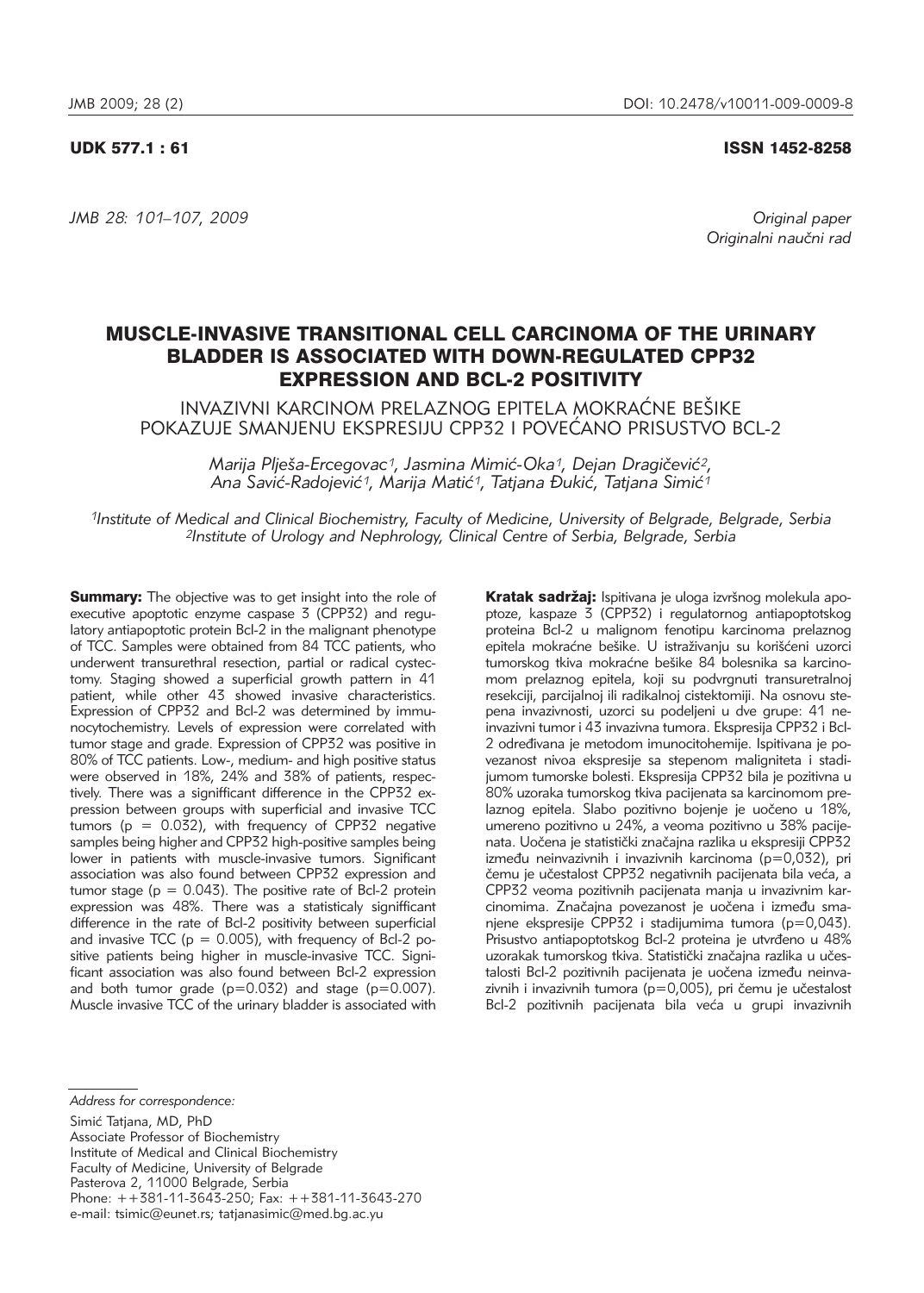down-regulated expression of CPP32 and Bcl-2 positivity. Down-regulation of CPP32 and up-regulated Bcl-2 might, at least partially, play a role in the development of invasive characteristics of TCC.

Keywords: CPP32, Bcl-2, apoptosis, TCC, urinary bladder

## Introduction

Bladder cancer is the second most frequent genitourinary tumor and a significant cause of morbidity and mortality (1). Transitional cell carcinoma of the urinary bladder (TCC) represents more than 90% of all bladder carcinomas (2). The treatment of choice for muscle-invasive TCC is radical cystectomy and bilateral pelvic lymph node dissection, still approximately 50% of all patients with muscle-invasive TCC develope metastatic disease within 2 years of cystectomy (1, 3). Therefore, elucidation of the molecular changes leading to the development of muscle-invasive TCC and analysis of new parameters that could predict more agressive behaviour of these tumors are a necessity. Since mounting evidence exists that alterations in the cascades of apoptotic and prosurvival signals might be involved in the development of various human tumors (4, 5), the expression of regulatory and executive apoptotic molecules in TCC has also gained some attention. However, the available data describing the role of apoptotic molecules in TCC of the urinary bladder are both limited and conflicting.

Among the members of apoptotic cascade in TCC, expression of the Bcl-2 oncoprotein has been mostly studied. The Bcl-2 oncoprotein is an antiapoptotic member of the Bcl-2 family, that is mainly located in mitochondrial membranes and to a lesser extent in the endoplasmatic reticulum and nuclear envelope (6). By preventing cytochrome c release from mitochondria and further proteolytic activation of proteolytic enzymes caspases, it inhibits apoptosis. That way Bcl-2 can promote tumorigenesis and may be associated with a poor prognosis in various tumors (7, 8). Interestingly, King et al. (1996) and Shiina et al. (1996) have showed an association of Bcl-2 expression with lower tumor grade and a clinically less aggressive phenotype in TCC patients (9, 10). However, others have shown that expression is more frequent in higher stage and higher grade tumors, which has resulted in higher disease recurrence and progression, as well as shortened survival (11–14).

In contrast to Bcl-2, data on the expression of executive apoptotic molecules in TCC of the urinary bladder are rather scarce. Caspase-3 (CPP32) is a member of the cysteine proteases family that plays a main role during apoptosis (15, 16). It belongs to effector caspases, that are activated by initiator caspases or the mitochondrial pathway (over cytochrome c release into the cytosol) (17). CPP32 is thought to

karcinoma. Statistički značajna razlika je uočena između ekspresije Bcl-2 i stepena maligniteta (p=0,032), kao i stadijuma tumorske bolesti (p=0,007).

Ključne reči: CPP32, Bcl-2, apoptoza, invazivni karcinom prelaznog epitela, mokraćna bešika

be responsible for the actual destruction of the cell by cleaving multiple structural and repair proteins, since it is the most downstream enzyme in the apoptosisinducing protease pathway (18, 19). The Bcl-2 family of intracellular proteins are central regulators of caspase activation. On the other hand, CPP32 is able to reverse the function of Bcl-2 by cleaving it to a truncated, proapoptotic form (18). Results concerning the correlation of CPP32 expression and tumor stage or grade in TCC, are so far insufficient (18). Furthermore, to the best of our knowledge, the expression of CPP32 and Bcl-2 protein has not been investigated simultaneously with respect to TCC in vasiveness.

To get more insight into the roles of caspase-3, the caspase best correlated with initiation of apoptosis, and Bcl-2 antiapoptotic protein in the malignant phenotype of TCC of the urinary bladder, in this study we determined the expression of these two molecules in patients with non-invasive and muscle-invasive bladder tumors. Levels of expression were correlated with tumor stage and grade.

#### Materials and Methods

## *Materials*

Tumor samples were obtained from 84 patients (20 female and 64 male) with TCC of the urinary bladder, who underwent transurethral resection, partial or radical cystectomy. The average age of patients was  $64.89 \pm 10.02$  years. None of the patients had a history of chemotherapy. All patients gave written informed consent to participate in the study, which was approved by the Institutional Review Board of the Faculty of Medicine, University of Belgrade.

#### *Sample preparation*

Specimens of tumor tissue were taken in the operating theatre in the presence of a clinical pathologist, who performed the histopathologic examination. The TCC samples were staged according to the International Union against Cancer and graded 1 to 3, according to the World Health Organization criteria. The tissues were routinely processed with 10% buffered formalin fixation and paraffin embedding. The H-E stained slides were retrieved and appropriate blocks were selected for immunohistochemical staining.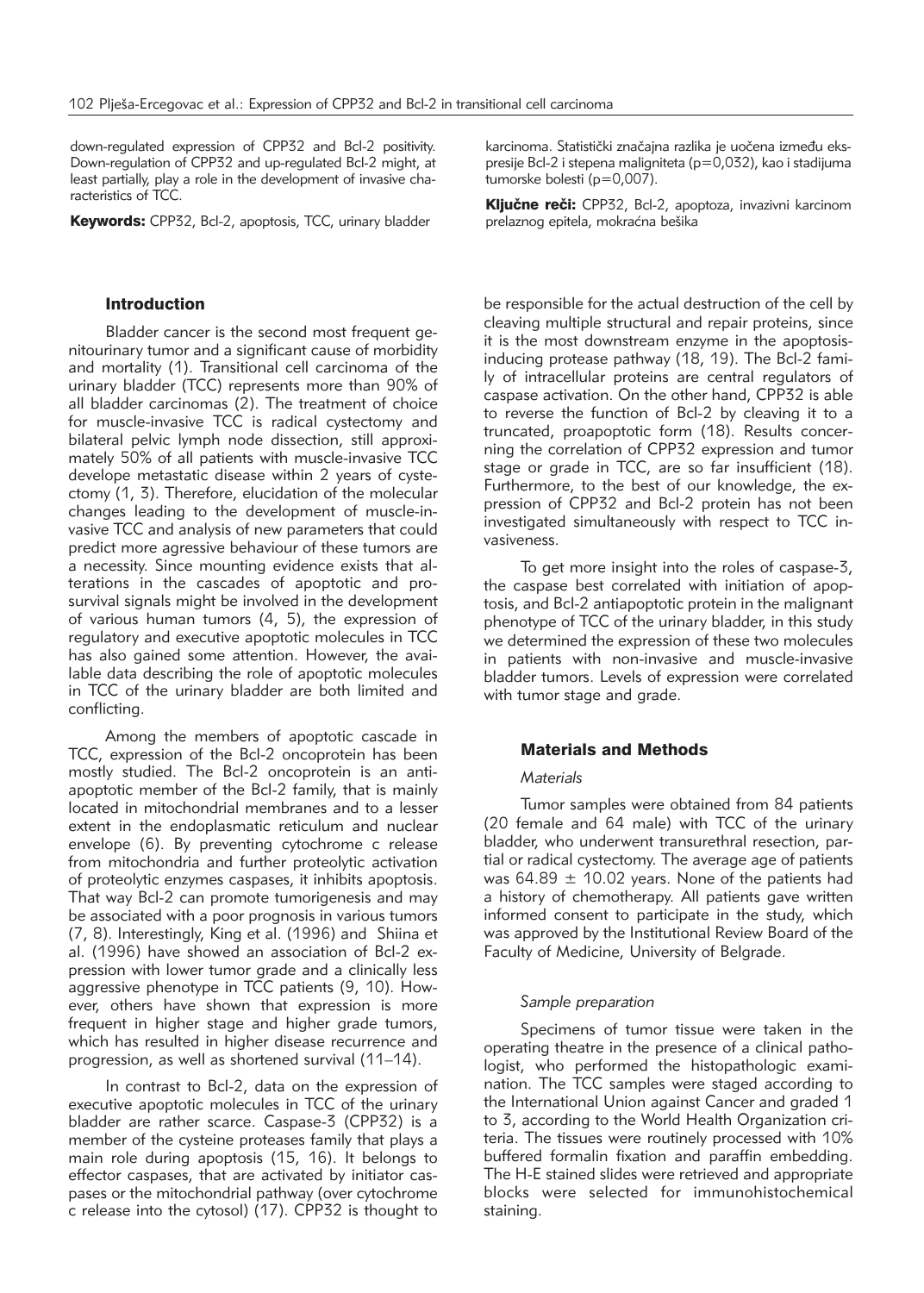*Immunohistochemical staining for Bcl-2 protein and CPP32* 

For immunohistochemical staining, with antibodies for both Bcl-2 and CPP32, 4 mm thick serial tissue sections were deparaffinized and rehydrated. Endogenous peroxidase activity was eliminated by incubation with  $3\%$  H<sub>2</sub>O<sub>2</sub> in 10% methanol for 5 minutes, at room temperature. The Bcl-2 antigen was retrieved by microwaving in a 750W microwave oven for 15 minutes, followed by microwaving at 450W for 10 minutes in 0.01 mol/L citrate buffer solution, pH 6.0. The CPP32 antigen was retrieved by microwaving in a 700W microwave oven in a 0.01 mol/L citrate buffer solution, pH 6.0, for 30 minutes. The slides were then incubated with primary antibodies for Bcl-2 (*ready to use*) (*Dako, Glostrup, Germany*) and CPP32 (1:50) (Dako, Glostrup, Germany), for 2 hours at 37 °C and for 1 hour at room temperature, respectively. They were then incubated with *Chem - Mate Detection Kit* (*Dako, Glostrup, Germany*). The kit is based on the LSAB (labelled streptavidin-biotin) method and is employed in a three-step procedure: incubation with an optimally diluted primary rabbit/mouse antibody, incubation with biotinylated secondary antibodies and with streptavidin peroxidase. The reaction is visualized by 3-amino-9-ethylcarbazole (AEC) chromogen. The sections were counterstained with hematoxylin (*Mayer)*. In all cases, human tonsil tissue was used as the Bcl-2 positive control and CPP32-positive normal cells within the lymph node strongly served as positive control.

#### *Interpretation for immunostaining*

The immunostaining, for both Bcl-2 and CPP32, was evaluated on two occasions by one observer, who was unaware of the other data.

The analysis of immunostaining results for Bcl-2 was performed by light microscopy observation, for the presence or absence of positivelly stained tumor cells.

Semiquantitative analysis for CPP32 immunostaining was also performed by light microscopy observation, according to the following, statistically appropriate, cut-off points: (–) or negative status, when less than 10% of the epithelial cells were stained;  $(+)$ or low-positive status, when more than 10% and less than 50% of the cells were stained;  $(++)$  or mediumpositive status, when 50–75% of the cells were stained and  $(+++)$  or high-positive status, when more than 75% of epithelial cells were stained.

#### *Statistical analysis*

Statistical analysis was performed using the Statistical Package for the Social Sciences (SPSS, version 11, SPSS Inc, Chicago, IL) software. Analysis of data was accomplished using Kruskall-Wallis or

Mann-Whitney tests for non-parametric data. Comparison of Bcl-2 protein and CPP32 immunostaining was made by the chi-squared test. Correlation between expression of examined proteins was tested using Spearman's test. *P*<0.05 was considered to be statistically significant.

#### **Results**

Tumor samples were obtained from 84 patients with TCC of the urinary bladder. Out of the total number, 64 patients (76%) were men. With regard to the level of infiltration, of the 84 TCCs, 41 were pT1, 33 were pT2, 5 were pT3 and 5 were pT4. Grading was as follows: 31 were G1, 20 were G2 and 33 were G3. Therefore, staging showed a superficial growth pattern in 41 patient (49%), while tumor samples from other 43 patients (51%) showed invasive chaacteristics.

## *Expression of Bcl-2 protein in TCC of the urinary bladder*

Expression of Bcl-2 antiapoptotic protein was positive in 40 out of 84 (48%) patients with TCC of the urinary bladder. Distribution of frequencies of Bcl-2 positive and Bcl-2 negative patients, according to tumor grade and tumor stage, is presented in *Table I*. Representative Bcl-2 negative and Bcl-2 positive stain ing is presented in *Figure 1A* and *1B*, respectively. As presented in *Table I*, the frequency of Bcl-2 negative patients decreased with tumor grade, while the frequency of Bcl-2 positive patients increased with tumor grade. The observed change in Bcl-2 expression in regard to tumor grade is statisticaly significant  $(p=0.032)$ . When related to tumor stage, the expression of Bcl-2 antiapoptotic protein changed in a very similar manner. Namely, there is a statisticaly significant association of Bcl-2 protein expression and tumor stage ( $p=0.007$ ). Regarding the growth pattern, there was a statisticaly significant difference in the Bcl-2 protein expression in superficial compared to invasive transitional cell carcinoma of the urinary bladder ( $p=0.005$ ), with the frequency of Bcl-2 positive patients being higher in muscle-invasive TCC.

## *Expression of CPP32 in TCC of the urinary bladder*

Expression of CPP32, the most downstream apoptosis-inducing enzyme, was positive in 67 out of 84 (80%) patients with TCC of the urinary bladder. Low-positive status was observed in 15/84 (18%), medium-positive status in 20/84 (24%) and highpositive status in 32/84 (38%) patients. Distribution of frequencies of CPP32 negative and CPP32 low-, medium- and high- positive patients, according to tumor grade and tumor stage, is presented in *Table I*. Representative high-positive, medium-positive and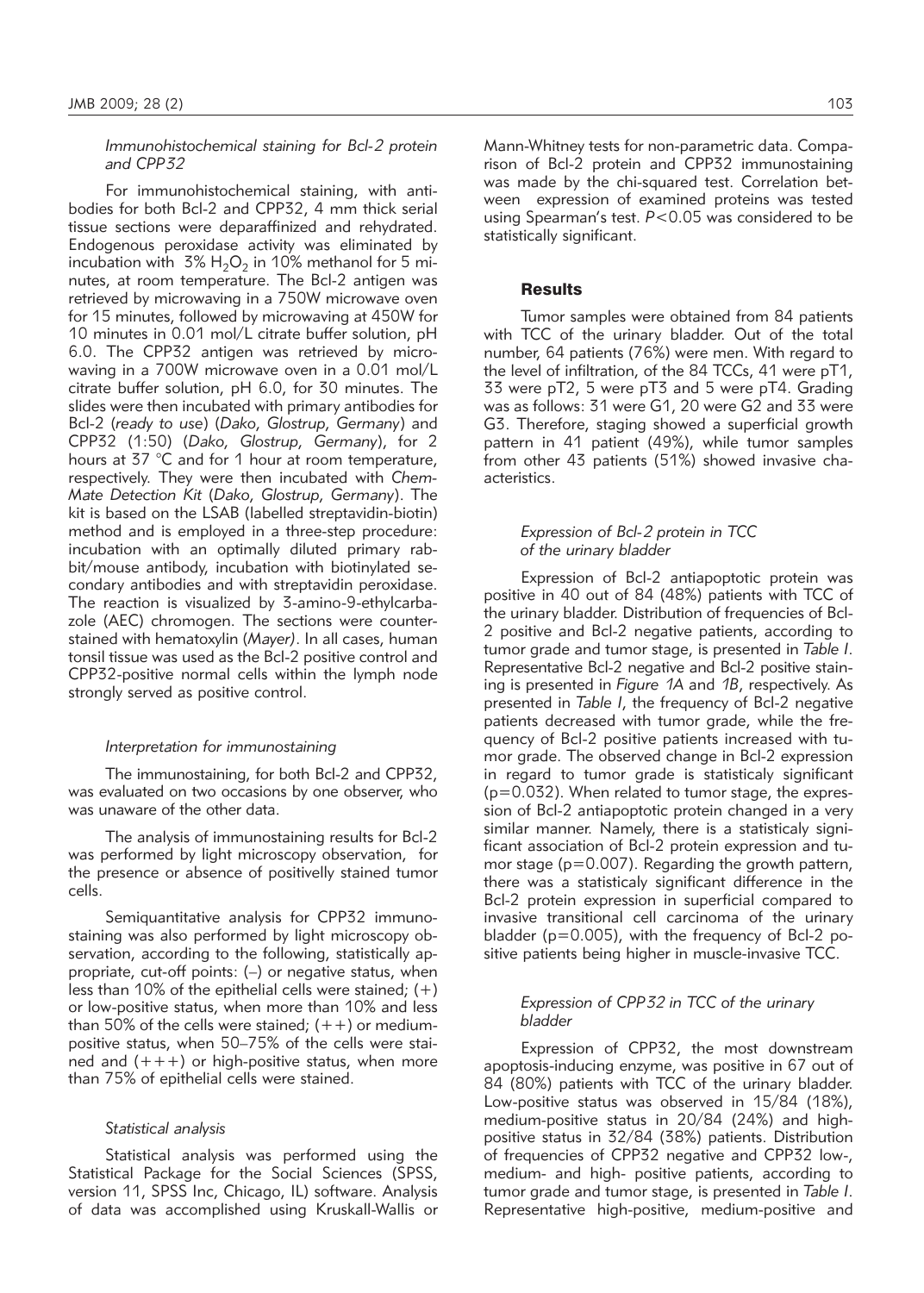



CPP32 negative staining is presented in *Figure 2A*, 2B and 2C, respectively. Regarding tumor grading, the frequency of CPP32 negative patients increased with tumor grade. At the same time, the frequency of CPP32 high-positive patients decreased with tumor grade. Still, no statistically significant association was found between the CPP32 expression and tumor grade ( $p=0.140$ ). A similar pattern could be observed regardning tumor staging, with the exception of T4 staged tumor samples. Namely, the frequency of CPP32 negative patients increased with tumor stage and frequency of high-positive patients decreased with tumor stage, but only in T1–T3 tumor samples. Nevertheless, there was a statistically significant association between the CPP32 expression and tumor stage ( $p =$ 0.043). Furthermore, when classified according to the growth pattern, there was a statisticaly signifficant difference in CPP32 expression between superficial and invasive transitional cell carcinoma of the urinary





Peroxidase immunostaining for CPP32 in transitional cell carcinoma. **A.** CPP32 high-positive status, grade I. Original magnification x 40. **B**. CPP32 medium-positive status, grade II. Original magnification x 40. **C.** CPP32 negative status, grade III. Original magnification x 40.

bladder ( $p=0.032$ ), with the frequency of CPP32 negative patients being higher and CPP32 high-positive patients being lower in muscle-invasive TCC.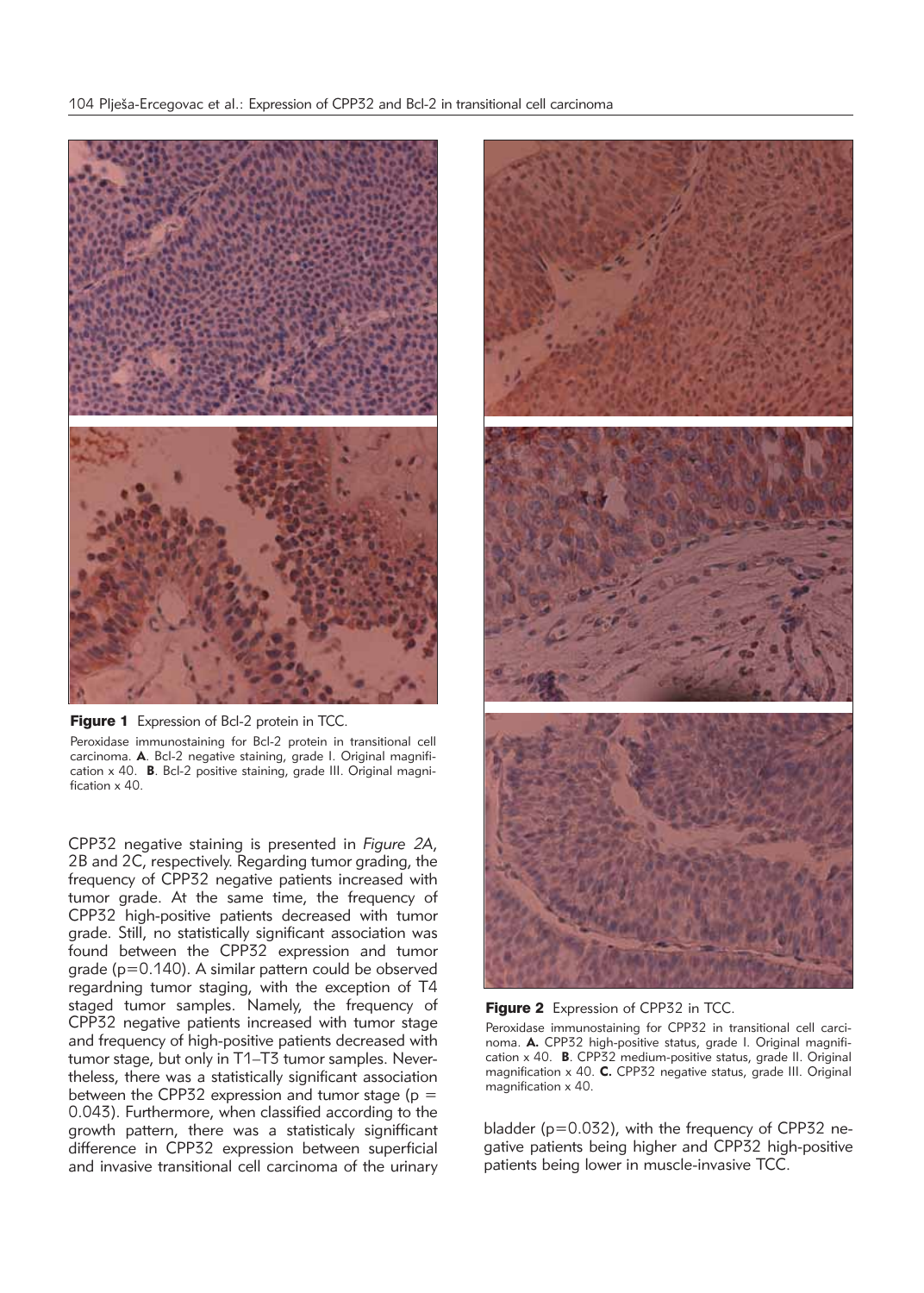|                 | Bcl-2, n (%) |          | CPP32, n (%) |          |         |           |  |  |  |
|-----------------|--------------|----------|--------------|----------|---------|-----------|--|--|--|
|                 | Negative     | Positive | Negative     | Positive |         |           |  |  |  |
|                 |              |          |              | $(+)$    | $(+ +)$ | $(+ + +)$ |  |  |  |
| Tumor grade (G) |              |          |              |          |         |           |  |  |  |
| GI              | 22 (71)      | 9(29)    | 3(10)        | 7(23)    | 6(19)   | 15 (48)   |  |  |  |
| GII             | 9(45)        | 11(55)   | 5(25)        | 2(10)    | 4(20)   | 9(45)     |  |  |  |
| GIII            | 13 (39)      | 20(61)   | 9(28)        | 6(18)    | 10 (30) | 8(24)     |  |  |  |
| Tumor stage (T) |              |          |              |          |         |           |  |  |  |
| T1              | 28 (68)      | 13 (32)  | 5(12)        | 7(17)    | 9(22)   | 20 (49)   |  |  |  |
| T <sub>2</sub>  | 15(45)       | 18 (55)  | 8(25)        | 6(18)    | 9(27)   | 10(30)    |  |  |  |
| T3              | 1(20)        | 4(80)    | 3(60)        | 1(20)    | 1(20)   | O(0)      |  |  |  |
| T4              | 0(0)         | 5(100)   | 1(20)        | 1(20)    | 1(20)   | 2(40)     |  |  |  |

Table I Expression of Bcl-2 and CPP32 in TCC of the urinary bladder.

Table II Relationship between Bcl-2 and CPP32 expression in TCC of the urinary bladder.

|              | CPP32, n (%) |         |         |         |          |  |  |  |
|--------------|--------------|---------|---------|---------|----------|--|--|--|
|              | Negative     |         | Total   |         |          |  |  |  |
| Bcl-2, n (%) |              | +       | $++$    | $+++$   |          |  |  |  |
| Positive     | 9(11)        | 7(8.0)  | 9(11)   | 15 (18) | 40 (48)  |  |  |  |
| Negative     | 8(9.5)       | 8(9.5)  | 11(13)  | 17(20)  | 44 (52)  |  |  |  |
| Total        | 17 (20)      | 15 (18) | 20 (24) | 32 (38) | 84 (100) |  |  |  |

 $\gamma^2$  P = 0.040

## *Relationship between Bcl-2 protein and CPP32 expression in TCC of the urinary bladder*

The positive rate of Bcl-2 protein was lower than that of CPP32 in TCC of the urinary bladder. A statistically significant association was observed between the expression of Bcl-2 negative and CPP32 positive patients (p=0.040). Namely, the highest number of tumor samples that were Bcl-2 negative at the same time showed CPP32 high–positive status (*Table II*). Still, no statistically significant correlation was found when Bcl-2 positive/negative samples were correlated with the CPP32 positive/negative tumor samples  $(r=-0.054)$ .

## **Discussion**

Mounting evidence exists that alterations in caspases participate in tumor development (5, 20, 21). However, CPP32 expression has not been directly linked to the apoptotic index of malignant cells in TCC (18). Furthermore, there are rather conflicting data concerning the association of CPP32 expression and tumor grade and stage (18, 22). Our results on CPP32 expression in TCC of the urinary bladder have shown a significant association between CPP32 expression and tumor stage. Interestingly, the association, which clearly exists in T1-T3 staged tumors, is lacking in T4 staged tumors. That might be explained by a small number of T4 samples we were able to collect. Contrary to tumor stage, a significant association between CPP32 expression and tumor grade is lacking in this study. The results of Shen et al. (2004) have shown a correlation between CPP32 expression and tumor grade, but no correlation with tumor stage, while Giannopoulou et al. (2002) have found no association between CPP32 expression with neither tumor stage nor tumor grade in TCC of the urinary bladder (18, 22). Remarkably, none of these studies investigated the CPP32 expression in TCC in the context of tumor invasiveness. However, our results on CPP32 expression, regarding the growth pattern, indicate a significant difference in the CPP32 expression between superficial and muscle-invasive TCC. Namely, a dominant finding is the high frequency of CPP32 negativity and low frequency of CPP32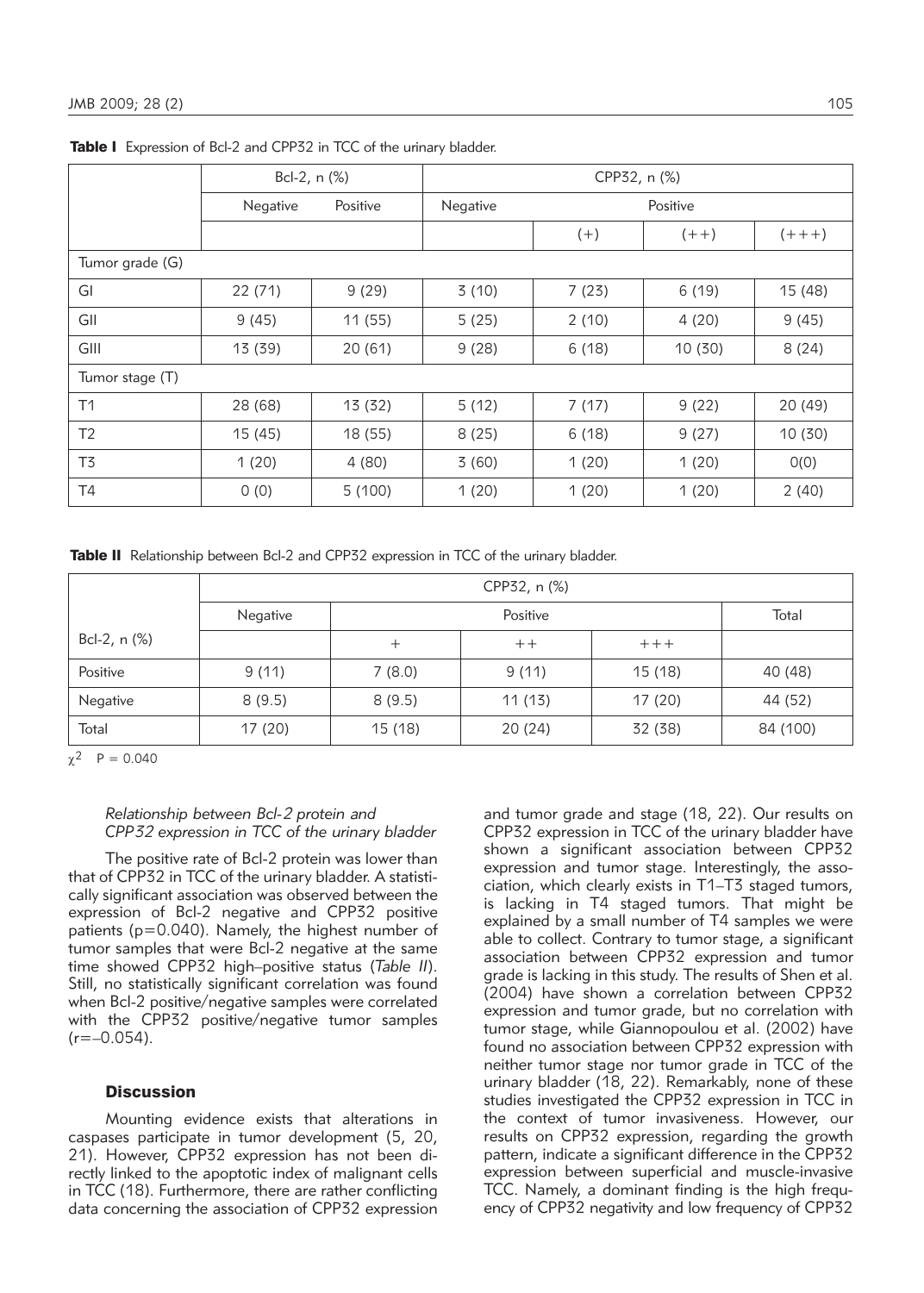high-positivity in muscle-invasive TCC. The detected change in CPP32 expression, which appears as the tumor invades the muscle in urinary bladder, might possibly confirm the assumption that alterations in caspase expression participate in tumor development.

In contrast to CPP32, there are much more data on the expression of Bcl-2 protein in TCC, although the data are also conflicting. The antiapoptotic Bcl-2 protein belongs to the family of proteins that are »decision-makers«. When overexpressed, Bcl-2 disrupts the normal regulation of pro- and antiapoptotic factors and tips the balance to an antiapoptotic stand (23). There are literature data indicating that healthy bladder tissue has low Bcl-2 expression (24). Increased Bcl-2 expression in low grade tumors of the urinary bladder supports the hypothesis that up-regulated Bcl-2, and the consequent block of apoptotic pathways, may represent first step in bladder carcinogenesis (25). Eissa and Seada (1998) have shown that poorly differentiated tumors have higher Bcl-2 expression than lower grade tumors (24). Many researchers agree that Bcl-2 over expression should be associated with tumor grade and stage, but only few have found a significant association between these parametres (6, 8, 22). Our results on a significant correlation between Bcl-2 expression and tumor grade are in concordance with a results of Li et al. (1998), who have shown that Bcl-2 oncoprotein is expressed in a high portion of high-grade TCC, but is often absent in superficial or low-grade carcinoma (26). We also found a significant association with tumor stage in all samples, including T4 staged

tumors. The most important change in Bcl-2 expression in TCC, which was detected in our study, is the shift in ratio between Bcl-2 negative and Bcl-2 positive patients that exists between superficial and muscle-invasive TCC of the urinary bladder. This finding is in agreement with the proposal that Bcl-2 positivity is a marker of disease more likely to progress and of poor prognosis (8). Thus, elucidation of the expression of apoptotic molecules in TCC may affect not only the understanding of the progression and behavior of invasive tumors, but also cancer therapy in TCC patients. As recently suggested, intravesical and systemic chemotherapy in bladder cancer are rather limited in their efficacy due to the inability of chemotherapeutic agents, in the treatment of advanced TCC, to induce apoptosis in bladder tumor cells (1, 27). Since recent data also indicate that new treatment options are necessary for superficial bladder cancer, owing to the high recurrence rate after conventional treatment (25), it might be hypothesized that drugs that target apoptotic molecules may improve cancer treatment. In that context, Hussain and James (2005) suggested that, since Bcl-2 positivity predicts poor survival with chemotherapy, drugs which target Bcl-2 may improve clinical outcome in patients with TCC of the urinary bladder (1). Still, before we can see the impact of these new prognostic markers and their influence on cancer treatment and improved patient care, they must be evaluated critically in the subgroups of muscle-invasive tumors.

*Acknowledgement*. This work was supported by a grant, 145009DJ, from the Serbian Ministry of Science.

#### **References**

- 1. Hussain SA, James ND. Molecular markers in bladder cancer. Seminars in Radiation Oncology 2005: 15: 3–9.
- 2. Al-Sukhun S, Hussain M. Molecular biology of transitional cell carcinoma. Critical Reviews in Oncology/ Hematology 2003: 47: 181–93.
- 3. Chopin DK, Gattegno B. Superficial bladder tumors. E Urol 2002: 42: 533–41.
- 4. Shin MS, Kim HS, Kang CS, et al. Inactivating mutations of CASP10 gene in non-Hodgkin lymphomas. Blood 2002: 99: 4094–9.
- 5. Kim HS, Lee JW, Suong JH, et al. Inactivating mutations of caspase-8 gene in colorectal carcinomas. Gastroenterology 2003: 125: 708-15.
- 6. Lin Z, Kim H, Park H, Kim Y, Cheon J, Kim I. The expression of bcl-2 and bcl-6 protein in normal and malignant transitional epithelium. Urol Res 2003: 31: 272–5.
- 7 Cory S, Adams JM. The Bcl2 family: regulators of the cellular life-or-death switch. Nature Rev Cancer 2002: 2: 647–56.
- 8. Cooke PW, James RG, Ganesan R, Burton A, Zoung LS, Wallace DMA. Bcl-2 expression identifies patients with

advanced bladder cancer who benefit from neoadjuvant chemotherapy. BJU International 2000: 85: 829–35.

- 9. King ED, Matesson J, Jacobs SC, Kyprianou N. Incidence of apoptosis, cell proliferation and bcl-2 expression in transitional cell carcinoma of the bladder. J Urol 1996: 155: 316–20.
- 10. Shiina H, Igawa M, Urakami S, Honda S, Shirakawa H, Ishibe T. Immunohistochemical analysis of Bcl-2 expression in transitional cell carcinoma of the bladder. J Clin Pathol 1996: 49: 395–9.
- 11. Ye D, Li H, Qian S, Sun Y, Zheng J, Ma Y. Bcl-2/Bax expression and p53 gene status in human bladder cancer: Relationship to early recurrence with intravesical chemotherapy after resection. J Urol, 1998: 160: 2025-9.
- 12. Pollack A, Wu CS, Czerniak B, Zagars GK, Benedict WF, McDonnell TJ. Abnormal Bcl-2 and pRb expression are independent correlates of radiation response in muscleinvasive bladder cancer. Clin Cancer Res 1997: 3: 1823–9.
- 13. Kong G, Shin KY, Oh YH, et al. Bcl-2 and p53 expression in invasive bladder cancers. Acta Oncol 1998: 37: 715–20.